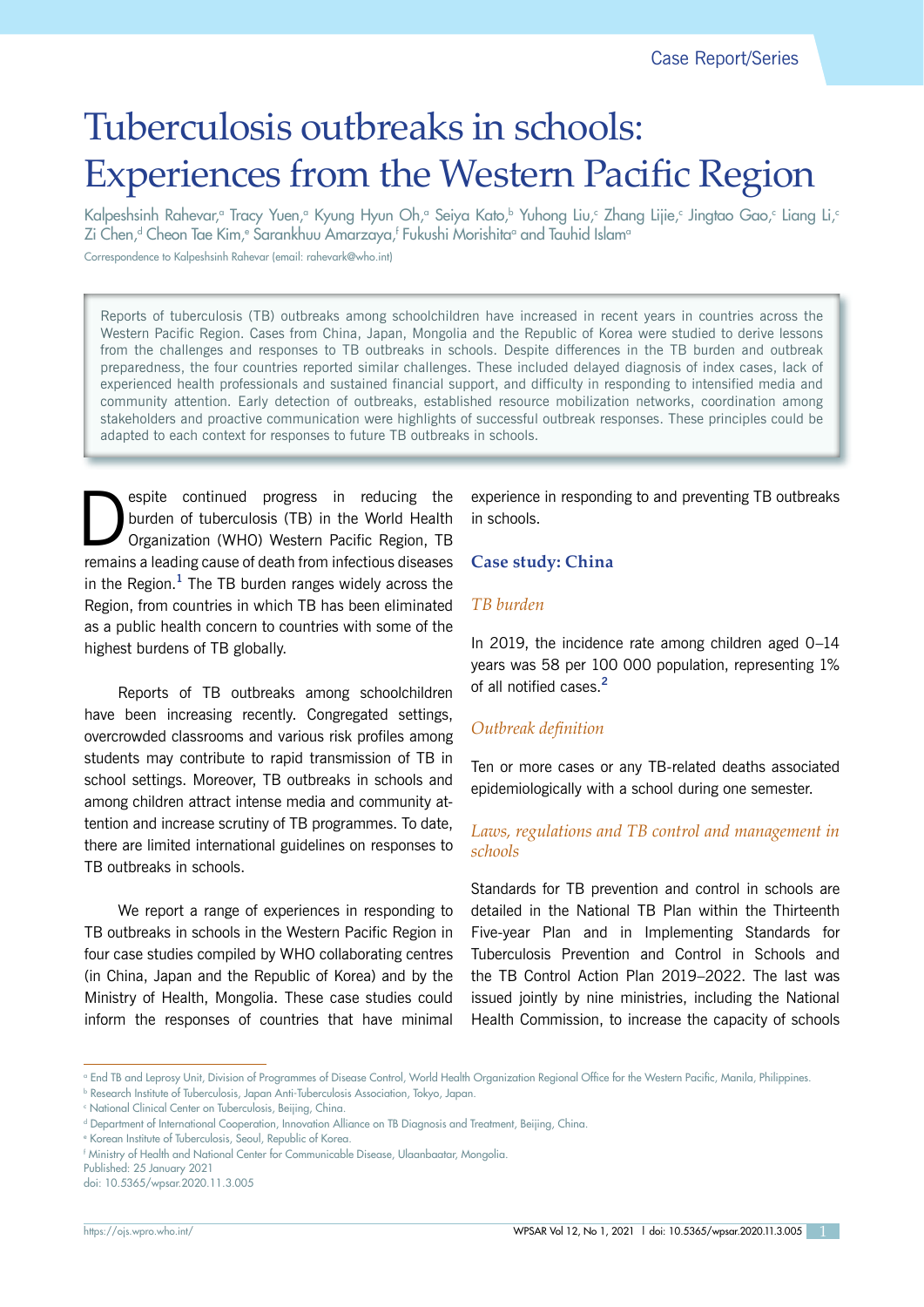to detect TB cases early and to prevent public health emergencies. TB outbreak investigations are guided by the Expert Consensus on Epidemiological Investigation and Onsite Disposition of TB Outbreaks in Schools. TB case reporting is mandated by the Interim Regulation on Public Health Emergencies.

Contacts are screened for TB by chest X-ray and symptoms and for latent TB infection (LTBI) with the tuberculin skin test (TST; recommended) or an interferongamma release assay (IGRA).

# *Example outbreak*

An outbreak was announced in August 2017 after the identification of cases of active TB at a middle school. During the initial investigation, all students and staff were screened four times, and asymptomatic close contacts and classes in which a high TB incidence was detected were screened at regular intervals. The response was guided by a committee of experts, chaired by the county's top officials. The school infrastructure was disinfected daily. Counselling (at home visits or by phone) and online study schemes were offered to students. The medical costs incurred by students were fully covered by the county government or by medical insurance. Of 72 students treated (29 for pulmonary TB, 5 for presumptive pulmonary TB and 38 for LTBI), 50 satisfied the criteria for successful treatment and resumed school in November 2017.

# **Case study: Japan**

# *TB burden*

In 2019, the incidence rate among children aged 0–14 years was 13 per 100 000 population, representing <1% of all notified cases.**<sup>2</sup>**

# *Definition of outbreak*

A single-source case infects >20 persons in more than two families.

# *Laws, regulations and TB control and management in schools*

Epidemiological surveys and contact investigations for TB are described in the Infectious Diseases Control Law,

which prohibits people with smear-positive results from working until their sputum is negative. The country's contact investigation guide gives the criteria for extending contact investigation. An outbreak identified by a public health centre must be reported to the Ministry of Health, Labour and Welfare.

Public health centres are primarily responsible for contact investigation. The Infectious Diseases Control Law recommends the establishment of an ad-hoc outbreak investigation committee that includes officials from schools, local education committees and public health centres, local laboratory staff, TB experts and representatives of local medical associations. Representatives of parents' associations are usually not invited to preserve the confidentiality of the index case.

Contacts are screened for TB with a chest X-ray and for LTBI with IGRA.

# *Example outbreak*

An outbreak investigation was initiated after the diagnosis of TB in a junior high-school student in April 2009. The student experienced intermittent fever, cough and sputum for 6 months and visited several clinics 2 months before diagnosis, but did not receive a chest X-ray. Initial investigation of close contacts resulted in the identification of one case of active TB and two cases of LTBI among family members and a high rate of IGRA positivity among classmates. TB preventive treatment was given to 50% of classmates. Another case of pulmonary TB (with the same variable number of tandem repeat patterns as the index case) was identified in July 2009. The second stage of the investigation was campus-wide, and 15 cases of active TB and 45 cases of LTBI were identified overall.

# **Case study: Mongolia**

# *TB burden*

In 2019, the incidence rate among children aged 0–14 years was 428 per 100 000 population, representing 10% of all notified cases.**<sup>2</sup>**

# *Definition of outbreak*

CDC definition of a higher occurrence of cases than expected in a specific area and/or time.**<sup>3</sup>**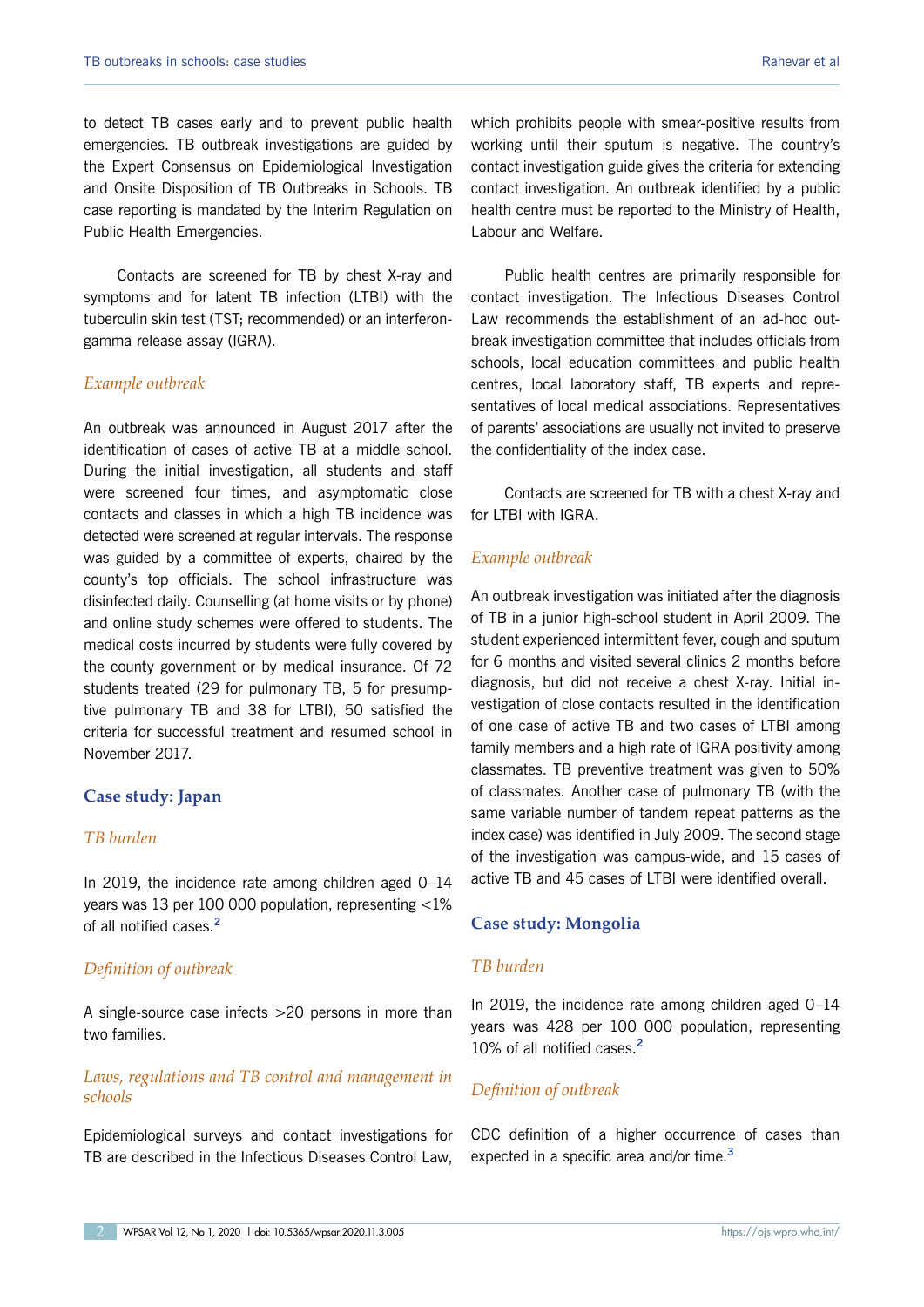## *Laws, regulations and TB control and management in schools*

As of 2019, there were no regulations or standards for TB management in schools. A meeting of the Ministry of Health, the Ministry of Education, Culture and Sports, the Ulaanbaatar Governor's office and occupational inspection agency and others was convened to develop plans for the management of TB in schools after reports of TB outbreaks. A draft guideline on TB outbreak management was planned for approval by the Minister of Health.

In contact investigations, younger students are screened for TB with TST and teachers and older students with a chest X-ray.

#### *Example outbreak*

An outbreak was notified after 60 cases of active TB (3% of 1732 students and staff) were reported at a secondary school between 2015 and 2017. In the initial investigation in April 2017, a high proportion (49% of 889 students) of students had a positive TST. Isoniazid preventive therapy could not be offered because of insufficient stock. The second stage of the school-wide investigation was conducted between May and June by chest X-ray for all staff and students in grades 8–12 and/or TST for those in grades 1–7. Two cases of active TB were detected among 1618 students tested. Three subsequent field investigations were conducted 6 months apart on selected students. The response was coordinated jointly by the Khan-Uul District Health Care Centre, the Tuberculosis Surveillance and Research Department and the Diagnostics Division of the National Centre for Communicable Disease. Follow-up investigations were originally planned every 6 months for 2 years or until no new cases were detected. This was not, however, implemented due to limited financial and human resources.

# **Case study: Republic of Korea**

# *TB burden*

In 2019, the incidence rate among children aged 0–14 years was 59 per 100 000 population, representing 1% of notified cases.**<sup>2</sup>**

#### *Definition of outbreak*

More TB cases are detected during contact investigations in congregated settings.

# *Laws, regulations and TB control and management in schools*

The Infectious Diseases Prevention and Control Act states the legal responsibility of the central and local governments for epidemiological investigation. The Tuberculosis Prevention Act details measures to be taken during outbreaks and for the management of contacts of patients with infectious TB.

Once a school reports a TB case to a health centre, the head of the health centre notifies the provincial TB officials, the Korea Disease Control and Prevention Agency (KCDA) and the electronic TB surveillance system. The health centre organizes an investigation team of a physician and a TB nurse from the health centre, a medical officer from the provincial health department, a member of the Tuberculosis Epidemic Investigation Service at the KCDA, the principal and a health teacher from the school and a focal person from the provincial department of education. The health centre is responsible for conducting field investigations, with administrative support from the provincial health department. The health centre also treats patients, reports the results of contact investigations through the TB surveillance system and briefs parents and students when necessary.

Contact investigations are conducted by screening for TB with a chest X-rays and LTBI with IGRA.

## *Example outbreak*

An outbreak investigation was initiated after a highschool student with active TB was notified in June 2018, 2 weeks after symptom onset. The initial investigation was conducted among 250 individuals by chest X-ray, and another student was diagnosed with active TB. Of the 63 individuals tested for LTBI, 14 (seven close contacts, seven teachers) tested positive.

# **Ethics statements**

As routinely available data were used and no personal identifying information was collected, ethical clearance was not required.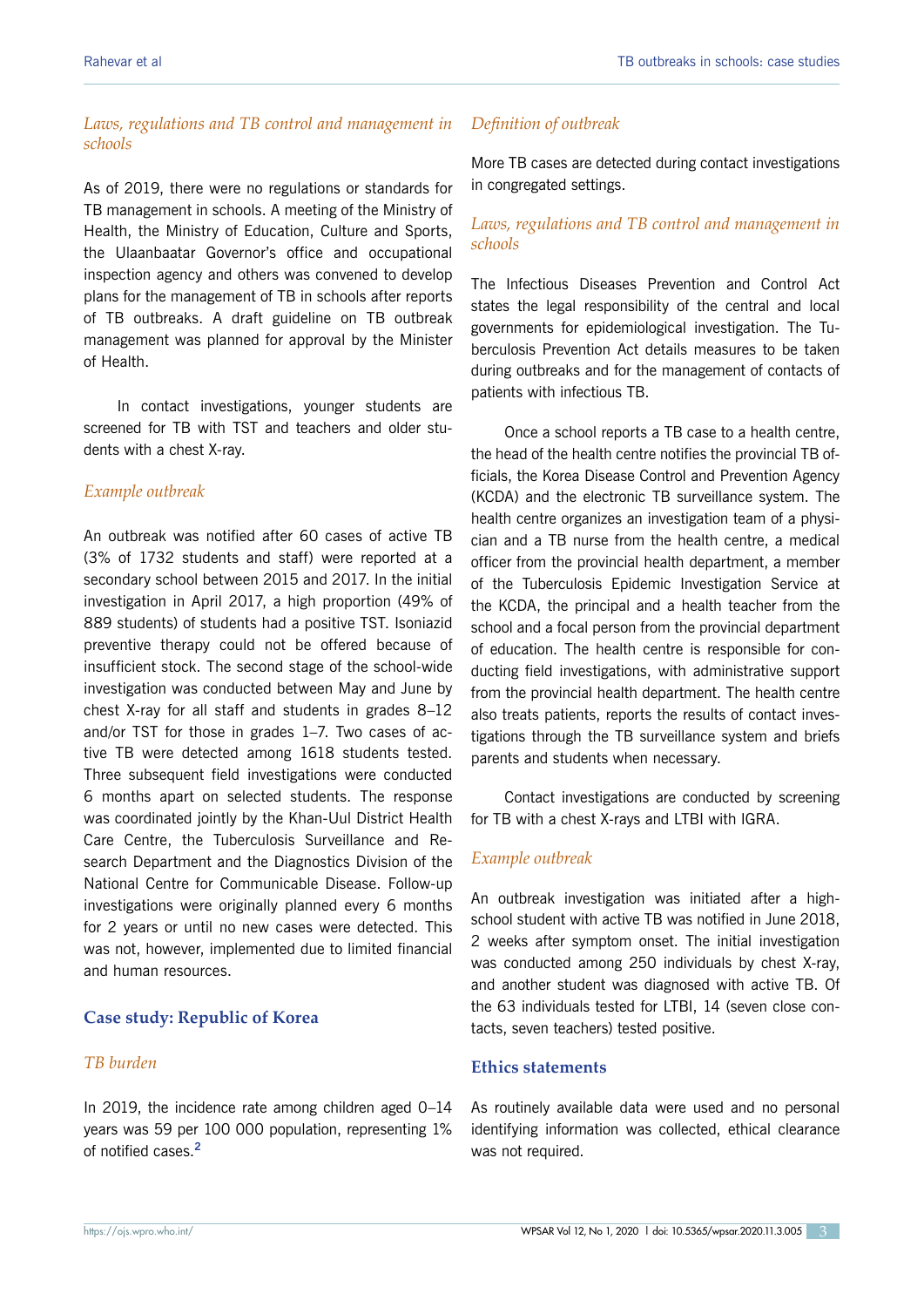# **DISCUSSION**

The four country case studies show the range of experiences in the Western Pacific Region. The lessons and challenges experienced are summarized in **Table 1**. While the countries faced similar challenges, the causes differed according to the TB burden and the resources available. Some elements of the responses differed from WHO guidance on TB management (e.g. environmental sanitation). A systematic review was therefore conducted to guide interpretation of the case studies to understand evidence on TB outbreaks in schools globally (Supplementary material).

In most outbreaks, the index case was a secondary school or university student. As young adults and older children are likely to have more casual contacts than younger students, the size and complexity of field investigations may depend on the age of the affected students. Some guidelines recommend a "stone-in-the-pond" approach to contact investigation, whereby contacts are prioritized according to their risk of exposure and susceptibility to TB;**4–7** however, the approach is difficult to implement when the index case is a child.

Delayed diagnosis of TB was reported repeatedly. In countries with a low TB incidence, clinicians may be less aware of the symptoms and misdiagnose cases. Delayed diagnosis may also be due to poor knowledge about TB among students, parents and teachers and to poor health-seeking behaviour by students. In some outbreaks, health promotion material has been distributed to increase awareness of TB and reduce stigmatization. China has developed online modules for students with TB to reduce interruption of schooling, which may reduce their hesitancy to seek care.

As field investigations should begin soon after an outbreak is identified, there is a surge in demand for human resources (e.g. clinicians, nurses) and medical supplies (e.g. test kits, drugs). Mongolia was unable to treat patients with LTBI because of a drug shortage and had to limit the number of follow-up investigations because of financial constraints. Japan reported a lack of paediatricians with experience in TB for screening. In some outbreaks, assistance was obtained by recruiting resources from neighbouring districts or by screening over a longer period (Supplementary material). Guidelines suggest that the resources that will be required should be

assessed at the beginning of an investigation, so that staff could be recruited from outside TB teams.**4,7** Sustained financial and human resources are crucial, as investigations may be prolonged. The Republic of Korea reported that a high turnover of nurses disrupts patient monitoring, and school breaks may interrupt field investigations.

The importance of communication was evident, as TB outbreaks in schools often result in intensified attention from the media and communities. Designating communications personnel to coordinate media requests and to brief the public and the media regularly was reported to be valuable. Certain guidelines**4–7** state that proactive communication with parents, the school administration, students, health practitioners and the general public is essential. The WHO Outbreak Communications Guidelines detail best practices for effective communication with the public during an outbreak.**<sup>8</sup>**

In terms of cooperation in outbreak response, local public health centres were those primarily responsible, sometimes sharing the burden with school officials and external experts. This is consistent with the guideline of the European Centre for Disease Control and Prevention, which recommends that the core TB management team consult when necessary.**<sup>7</sup>** In the four case studies, policies for managing TB outbreaks in schools were usually covered by the national TB strategy, with no specified contribution from other government bodies. A universal coordination mechanism might be difficult to define, as ministry jurisdictions and public health administrative structures differ among countries.

In resource-limited settings, health care programmes may be supplemented with external resources (e.g. from nongovernmental or faith-based organizations). Therefore, the most effective way of coordinating stakeholders is unclear. As large-scale outbreaks could deplete the available resources, guidelines for outbreak prevention and control are critical in resource-limited settings. There is also limited guidance on integrating outbreak response into the national TB programme. There are therefore gaps in the current knowledge base, particularly in settings most impacted by TB outbreaks in schools.

# **CONCLUSION**

The case studies illustrate the challenges and lessons learnt from TB outbreaks in schools across the Western Pacific